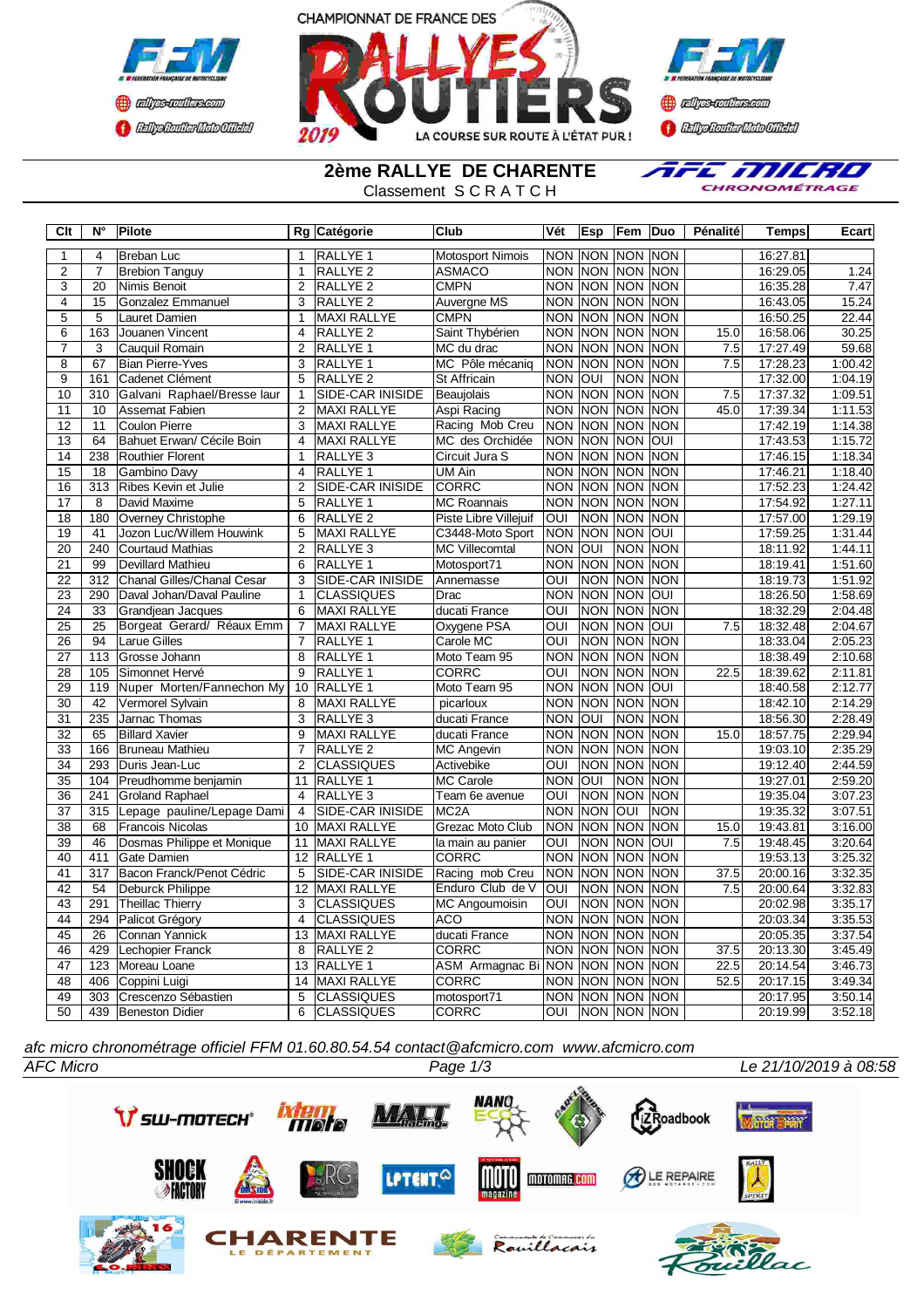



### 2ème RALLYE DE CHARENTE Classement S C R A T C H



| Clt             | $N^{\circ}$ | Pilote                        |                 | Rg Catégorie        | <b>Club</b>            | Vét        | Esp                     | Fem        | <b>Duo</b>  | Pénalité | <b>Temps</b> | Ecart    |
|-----------------|-------------|-------------------------------|-----------------|---------------------|------------------------|------------|-------------------------|------------|-------------|----------|--------------|----------|
| 51              | 27          | Vaugelade Jean-Pierre         | 15              | <b>MAXI RALLYE</b>  | <b>MC Argentonnais</b> | <b>NON</b> | <b>NON</b>              | <b>NON</b> | <b>INON</b> | 7.5      | 20:23.24     | 3:55.43  |
| 52              | 51          | Pelaez Sylvain                | 16              | <b>MAXI RALLYE</b>  | <b>CMPN</b>            | <b>NON</b> | OUI                     | NON INON   |             | 22.5     | 20:25.01     | 3:57.20  |
| 53              | 415         | Poitevin Julien               | 14              | <b>RALLYE 1</b>     | <b>CORRC</b>           | <b>NON</b> | <b>NON</b>              | <b>NON</b> | <b>NON</b>  | 15.0     | 20:34.69     | 4:06.88  |
| 54              | 402         | <b>Pauluis Patrick</b>        | 17              | <b>MAXI RALLYE</b>  | <b>CORRC</b>           | OUI        | <b>NON</b>              | NON INON   |             | 1:22.5   | 20:35.65     | 4:07.84  |
| 55              | 329         | Choin Albert/Bordas Patrick   | 6               | SIDE-CAR INISIDE    | <b>UM Aube</b>         | OUI        | <b>NON</b>              | <b>NON</b> | <b>NON</b>  | 37.5     | 20:41.74     | 4:13.93  |
| 56              | 432         | <b>Richard David</b>          | 9               | <b>RALLYE 2</b>     | <b>CORRC</b>           | <b>NON</b> | <b>NON</b>              | NON INON   |             |          | 20:47.86     | 4:20.05  |
| 57              | 426         | Dubuc Pierre-Adrien           | 10              | RALLYE <sub>2</sub> | <b>CORRC</b>           | <b>NON</b> | <b>NON</b>              | <b>NON</b> | <b>INON</b> | 22.5     | 20:52.26     | 4:24.45  |
| 58              | 296         | <b>Pigeat Richard</b>         |                 | <b>CLASSIQUES</b>   | Racing Mob Creu        | OUI        | <b>NON</b>              | NON INON   |             | 52.5     | 20:55.26     | 4:27.45  |
| 59              | 403         | <b>Porcher Fabrice</b>        | 18              | <b>MAXI RALLYE</b>  | <b>CORRC</b>           | <b>NON</b> | <b>NON</b>              | <b>NON</b> | <b>INON</b> | 2:00.0   | 20:58.71     | 4:30.90  |
| 60              | 59          | Stephan Pierre/Brunet Elodie  | 19              | <b>MAXI RALLYE</b>  | Moto Team 95           | <b>NON</b> | <b>NON</b>              | <b>NON</b> | loui        | 7.5      | 20:59.47     | 4:31.66  |
| 61              | 414         | <b>Blay Yohan</b>             | 15              | <b>RALLYE 1</b>     | <b>CORRC</b>           | <b>NON</b> | <b>NON</b>              | <b>NON</b> | <b>INON</b> | 15.0     | 21:06.26     | 4:38.45  |
| 62              | 407         | Boisserie Philippe/Diderich A | 20              | <b>MAXI RALLYE</b>  | <b>CORRC</b>           | <b>NON</b> | <b>NON</b>              | <b>NON</b> | loui        | 30.0     | 21:13.62     | 4:45.81  |
| 63              | 233         | <b>Colliot Philippe</b>       | 5               | <b>RALLYE 3</b>     | Avenir Moto            | <b>NON</b> | <b>INON</b>             | <b>NON</b> | <b>INON</b> |          | 21:26.81     | 4:59.00  |
| 64              | 430         | Spinoza laurent               | 11              | <b>RALLYE 2</b>     | <b>CORRC</b>           | <b>NON</b> | <b>INON</b>             | NON INON   |             | 52.5     | 21:41.04     | 5:13.23  |
| 65              | 55          | Lamour Marc                   | 21              | <b>MAXI RALLYE</b>  | MC DU VAL DE S         | <b>NON</b> | INON                    | <b>NON</b> | <b>INON</b> | 22.5     | 21:47.95     | 5:20.14  |
| 66              | 438         | <b>Streiff Laurent</b>        | 8               | <b>CLASSIQUES</b>   | <b>CORRC</b>           | <b>NON</b> | <b>INON</b>             | NON INON   |             | 1:00.0   | 22:03.18     | 5:35.37  |
| 67              | 167         | <b>Molinet Denis</b>          | 12              | RALLYE <sub>2</sub> | Moto club Dauphi       | OUI        | <b>NON</b>              | <b>NON</b> | <b>INON</b> | 37.5     | 22:17.02     | 5:49.21  |
| 68              | 330         | Quilbault Jimmy/Pesenti Sylv  | 7               | SIDE-CAR INISIDE    | MC Montgesnois         | <b>NON</b> | <b>NON</b>              | NON INON   |             |          | 22:21.50     | 5:53.69  |
| 69              | 246         | <b>Dion Fabrice</b>           | 6               | RALLYE <sub>3</sub> | Fleur de lys           | <b>NON</b> | <b>NON</b>              | <b>NON</b> | <b>INON</b> | 22.5     | 22:25.44     | 5:57.63  |
| $\overline{70}$ | 236         | Crescencio Pedro              |                 | RALLYE <sub>3</sub> | ASM-ACO                | <b>NON</b> | <b>INON</b>             | <b>NON</b> | <b>INON</b> | 1:15.0   | 23:23.70     | 6:55.89  |
| 71              | 251         | Germanique Pascal             | 8               | RALLYE <sub>3</sub> | MC Véro                | OUI        | <b>NON</b>              | <b>NON</b> | <b>INON</b> |          | 23:34.44     | 7:06.63  |
| $\overline{72}$ | 412         | D'abrigeon Franck             | 16              | RALLYE <sub>1</sub> | <b>CORRC</b>           | <b>NON</b> | $\overline{\text{OUI}}$ | <b>NON</b> | <b>NON</b>  | 2:22.5   | 23:45.03     | 7:17.22  |
| $\overline{73}$ | 401         | Monostori Michel              | 22              | <b>MAXI RALLYE</b>  | <b>CORRC</b>           | OUI        | <b>NON</b>              | <b>NON</b> | <b>INON</b> | 2:30.0   | 24:09.82     | 7:42.01  |
| $\overline{74}$ | 408         | <b>Pouilloux Jerome</b>       | $\overline{23}$ | <b>MAXI RALLYE</b>  | <b>CORRC</b>           | <b>NON</b> | <b>NON</b>              | <b>NON</b> | <b>INON</b> | 1:22.5   | 24:18.99     | 7:51.18  |
| 75              | 288         | Lachaize Philippe             | 9               | CLASSIQUES          | MC des 2 Rives(2       | <b>NON</b> | <b>NON</b>              | <b>NON</b> | <b>NON</b>  | 1:07.5   | 24:47.95     | 8:20.14  |
| 76              | 400         | <b>Baudot Pascal</b>          | 24              | <b>MAXI RALLYE</b>  | <b>CORRC</b>           | <b>NON</b> | <b>NON</b>              | <b>NON</b> | <b>NON</b>  | 5:15.0   | 26:50.89     | 10:23.08 |
| 77              | 162         | Dupuis-Maurin Valeryane       | 13              | RALLYE <sub>2</sub> | Drac                   | <b>NON</b> | <b>NON</b>              | <b>OUI</b> | <b>NON</b>  | 15.0     | 28:02.80     | 11:34.99 |
| 78              | 419         | Rudyk Trystan                 | 17              | <b>RALLYE 1</b>     | <b>CORRC</b>           | <b>NON</b> | <b>INON</b>             | <b>NON</b> | <b>INON</b> | 7:30.0   | 31:53.51     | 15:25.70 |

## **Abandons - J1**

|  | 114 Bouhatous Gabriel             | <b>RALLYE 1</b>         | <b>Riding Sensation</b> | INON INON INON INON I        |  |            |  |  |
|--|-----------------------------------|-------------------------|-------------------------|------------------------------|--|------------|--|--|
|  | 273 Zabroniecka Sylvie            | <b>ANCIENNES</b>        | Avenir Moto             | INON INON IOUI               |  | <b>NON</b> |  |  |
|  | 285 Ayrton Nick                   | <b>CLASSIQUES</b>       | ASMACO                  | <b>OUI NON NON NON</b>       |  |            |  |  |
|  | 325 Eragne Olivier/Eragne Loic    | <b>SIDE-CAR INISIDE</b> | la main au panier       | <b>TOUL INON INON INON I</b> |  |            |  |  |
|  | 331 Meneret Florian/ Dubernet Jul | <b>SIDE-CAR INISIDE</b> | lUM Ain                 | INON INON INON INON          |  |            |  |  |
|  | 418 Chamaux Sylvain               | <b>RALLYE 1</b>         | <b>CORRC</b>            | NON INON INON INON           |  |            |  |  |
|  | 441 Dupuis Denis/Laguillon Patric | SIDE-CAR INISIDE CORRC  |                         | NON NON NON NON              |  |            |  |  |

### **Hors-Courses - J1**

| 286                   | .<br>Michel<br>าร Neves :<br>IDas | $\cdot$ $ -$<br>$\cdot$<br>$\overline{\mathbf{1}}$<br>ハロヒご | ICO<br>Aix<br>Dr.<br>$\sim$ | INC<br>וחר | <b>INON</b> | <b>NON</b> | <b>INON</b> |  |  |
|-----------------------|-----------------------------------|------------------------------------------------------------|-----------------------------|------------|-------------|------------|-------------|--|--|
| 10 <sup>o</sup><br>᠇୵ | ulland Bruno<br>$\sim$<br>vu      | $\sqrt{2}$<br>$\overline{\phantom{a}}$                     | <b>ICORRC</b>               | <b>NON</b> | -ING<br>וחר | <b>NON</b> | <b>INON</b> |  |  |

## **Abandons - J2**

|     | <b>Schiltz Bruno</b>             | <b>IMAXI RALLYE</b> | <b>ISMC Sens</b>     | INON INON INON INON        |                |  |  |  |
|-----|----------------------------------|---------------------|----------------------|----------------------------|----------------|--|--|--|
| 21  | Maurel Eric                      | <b>IMAXI RALLYE</b> | <b>Senas Durance</b> | <b>INON INON INON INON</b> |                |  |  |  |
| 44  | Basello Florent/Forillère Loui I | <b>IMAXI RALLYE</b> | <b>ICORRC</b>        | <b>INON INON INON IOUI</b> |                |  |  |  |
| 58  | Bourgeois Frédéric               | <b>IMAXI RALLYE</b> | Carole MC            | <b>OUI INON INON INON</b>  |                |  |  |  |
| 117 | <b>Brousté Laurent</b>           | <b>RALLYE 1</b>     | <b>MTTH</b>          | <b>OUI</b>                 | INON INON INON |  |  |  |

*AFC Micro Page 2/3 Le 21/10/2019 à 08:58 afc micro chronométrage officiel FFM 01.60.80.54.54 contact@afcmicro.com www.afcmicro.com*